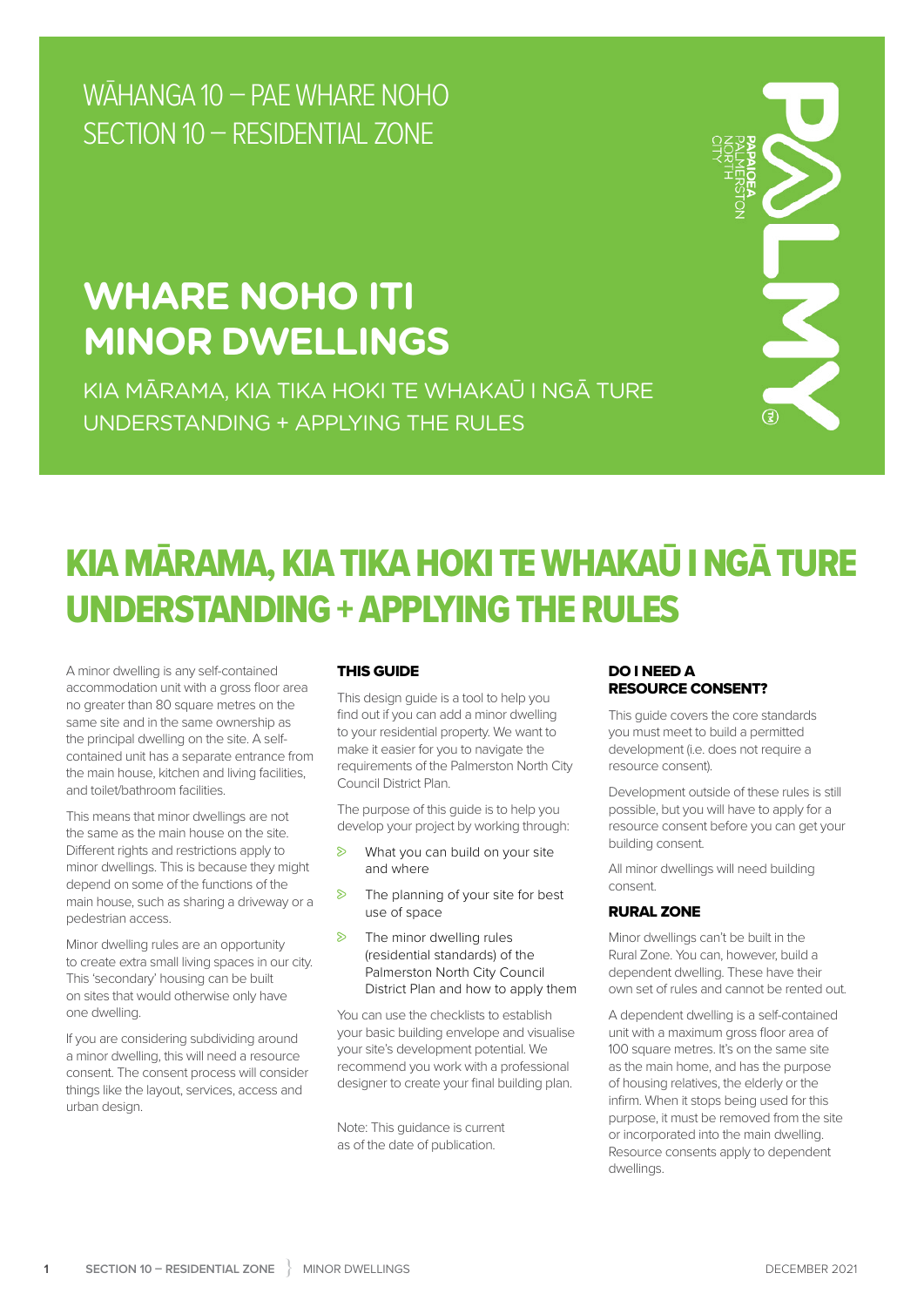# 1. TE AHU O TE PITO WHENUA LOT ORIENTATION

To begin, you will want to understand how your site relates to the existing street network. How your section is located and oriented to the street will have an impact on where your minor dwelling will be designed and best located so that it can be facing north to get the most sunshine, if possible. You can still plan if you'd be facing east or west, but north is best for the sun.



Can I design and locate my proposed minor dwelling so the living areas are facing North, West or East?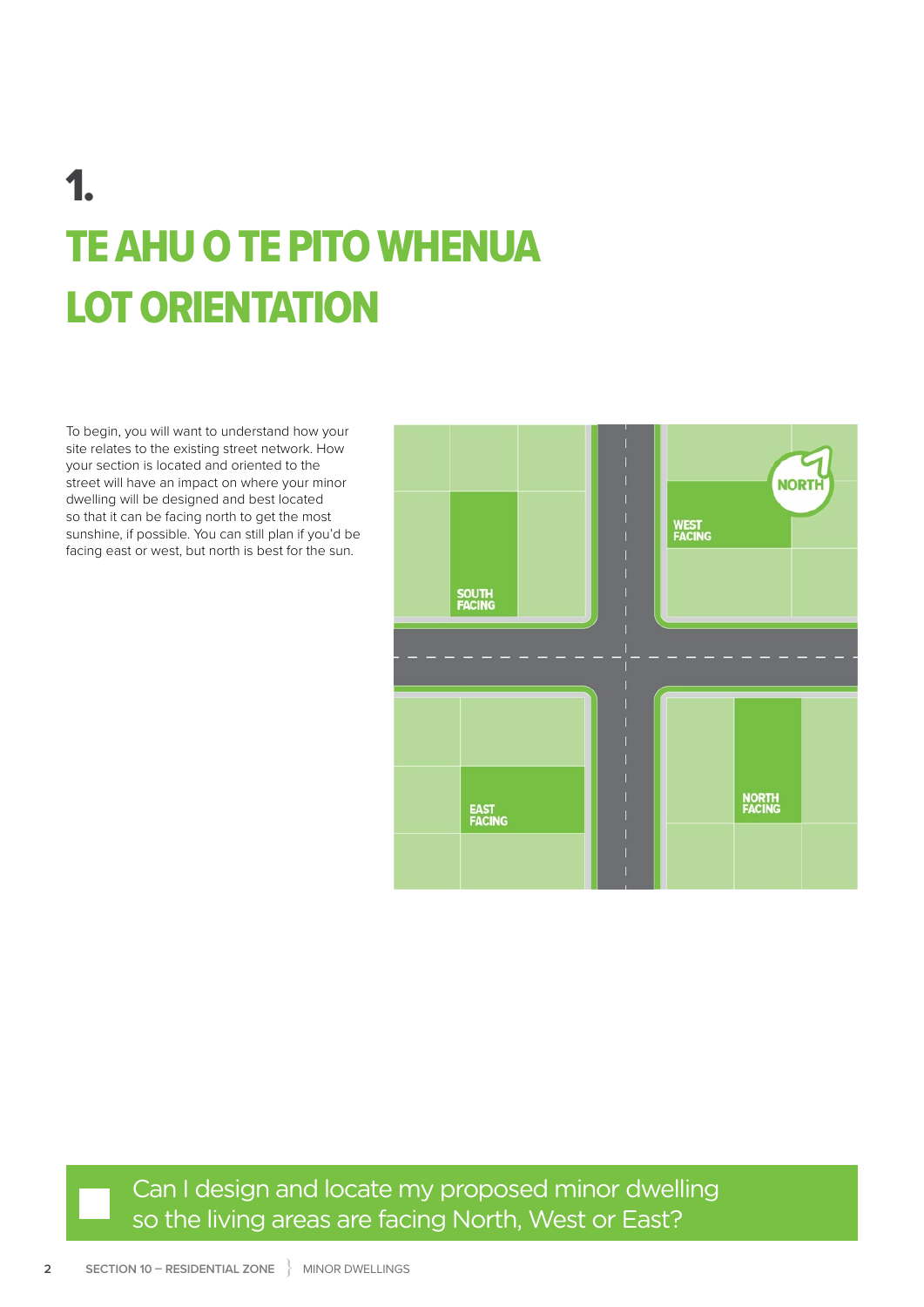## 2. HE AHA KEI RUNGA I TŌ WHENUA INĀIANEI? WHAT IS ON YOUR SITE?

The next step is to identify and draw a map of the existing features of your site.

- $\triangleright$  Existing buildings
- Sloping land
- **>** Vegetation
- $\triangleright$  Existing site access
- $\triangleright$  Orientation of the sun (north facing)
- $\triangleright$  Stormwater and waterways
- $\triangleright$  Any easements (see your record of title)
- $\triangleright$  Any building restrictions (see your record of title)
- $\triangleright$  Any identified building platforms (areas suitable for building)

These can all be assets to your site and it pays to work with what you've got, rather than investing in expensive earthworks.

To help understand your section size and coverage you could use our GIS tool at [pncc.govt.nz/maps](www.pncc.govt.nz/maps) or search your property on Google Maps.

If things are looking tricky, give us a call and talk it through with a regulatory planner in our Planning Services team.



### Have you identified the constraints that might affect your minor dwelling plan?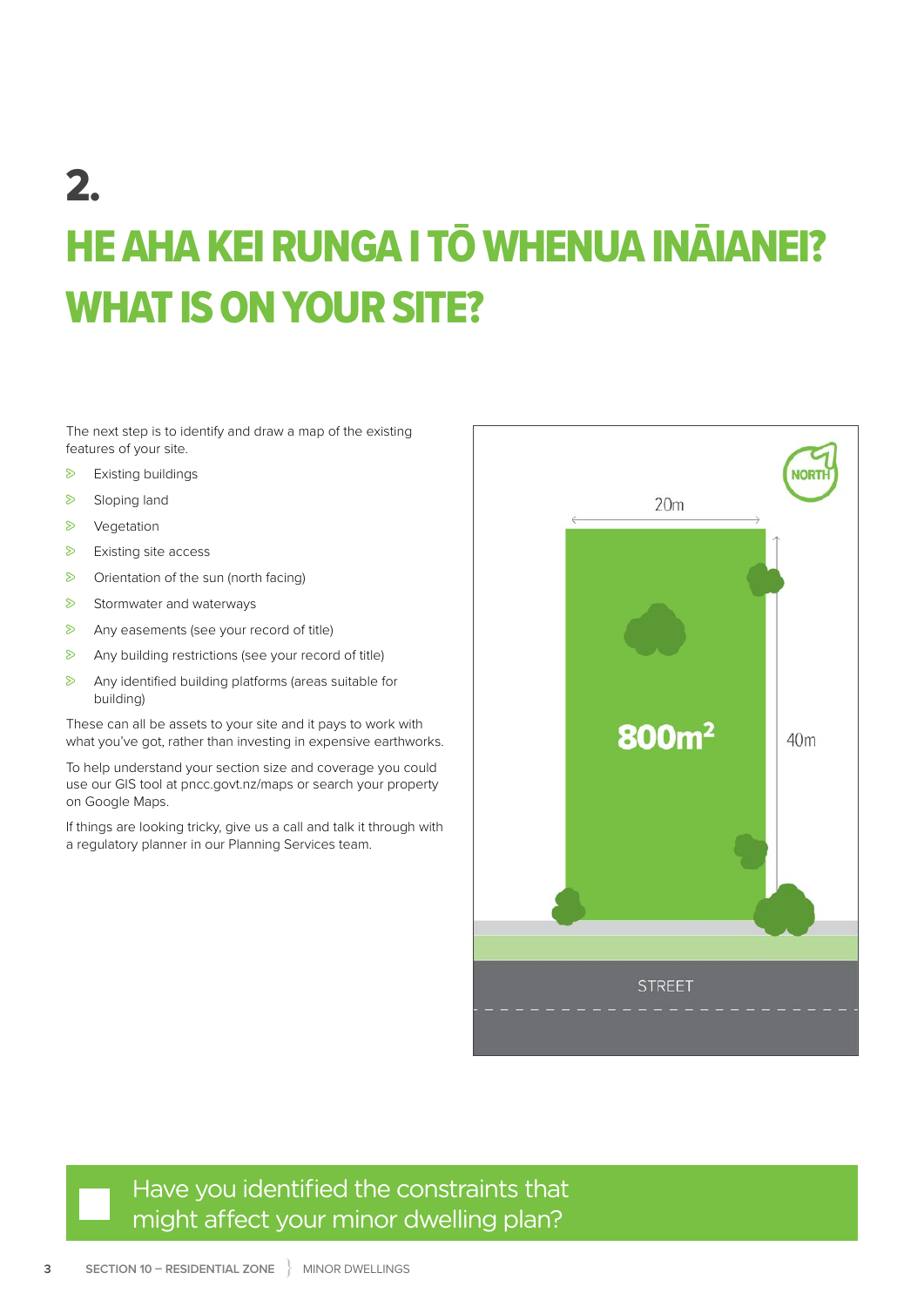## 3. TE TAUTOHU I NGĀ ĀPUTA PAENGA IDENTIFY YOUR BOUNDARY CLEARANCES

In many cases, you'll be able to find your boundary pegs located in each corner of your section. You might have to dig around a little as the grass may have grown over them. If you are unable to locate these, you will need to engage a surveyor before you build.

Next you will need to identify and mark out the distances to your boundary as shown in the image. This is an area of your site that is not able to be built on. These distances are 3 metres from the front boundary and 1.5 metres from the side and rear boundaries when building a minor dwelling. You will need to have at least 3 metres between your principal dwelling and the minor dwelling.



### Have I identified and marked my boundary distances?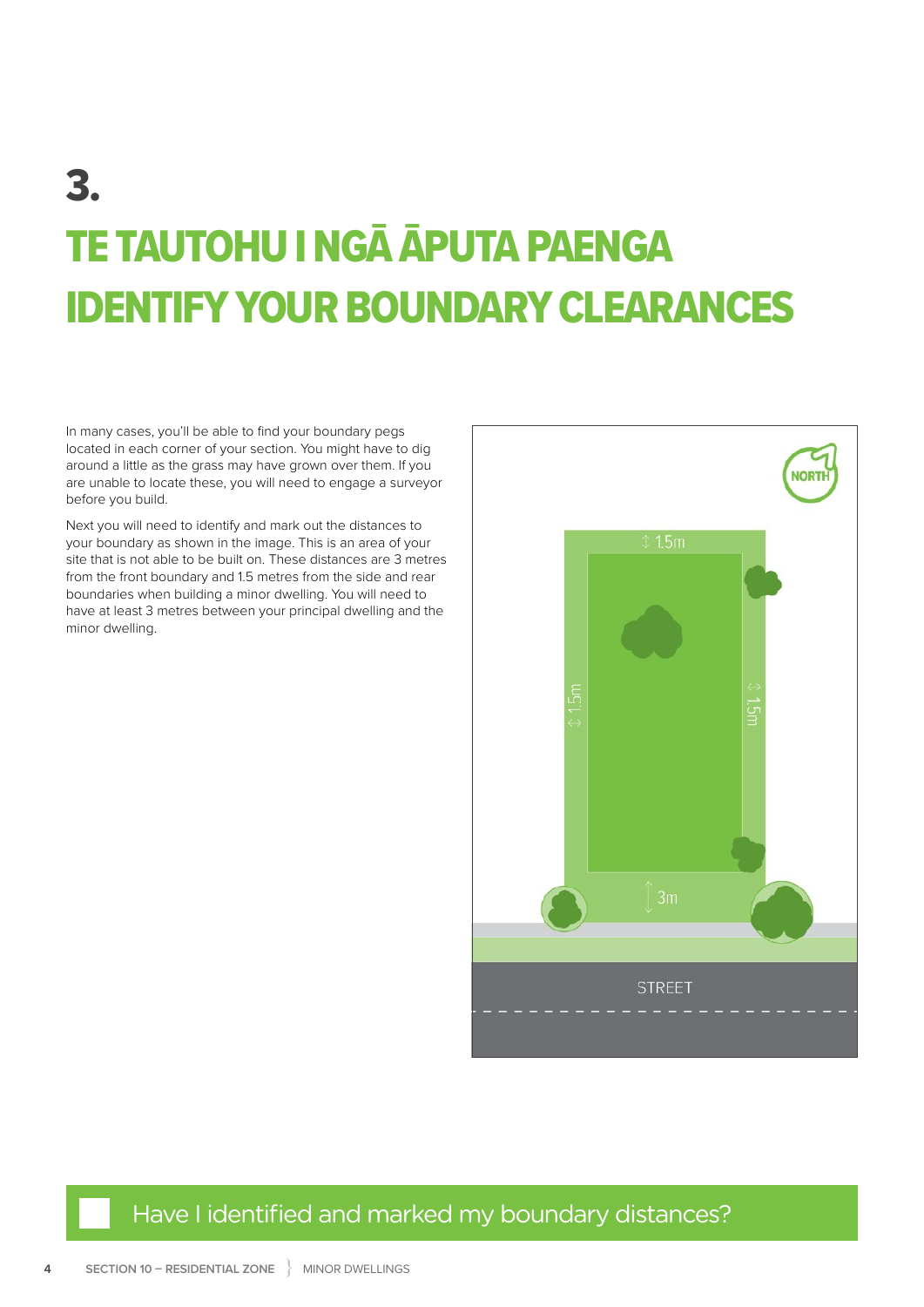# 4. HE AHA TE TEITEI WHARE MŌRAHI? WHAT IS THE MAXIMUM BUILDING HEIGHT?

Understanding the height to which you can build to in relation to your boundary will enable you to plan the ground levels and building heights in your design.

This is what we call the height recession planes, which will likely influence your roofline and where you can place your building.

In the city's Residential Zone, the built height limit is 9 metres – this is the maximum height allowed.

To work out your height recession plane, you measure vertically up 2.8 metres on your boundary and then run up at 45 degrees into the site to a height of 9 metres.

Measuring height on sloping sites is more complicated. There are two methods to do this, rolling height and average ground level. We recommend seeking professional advice to see which would work best on your site.



### Does my proposed minor dwelling fit within building height limits?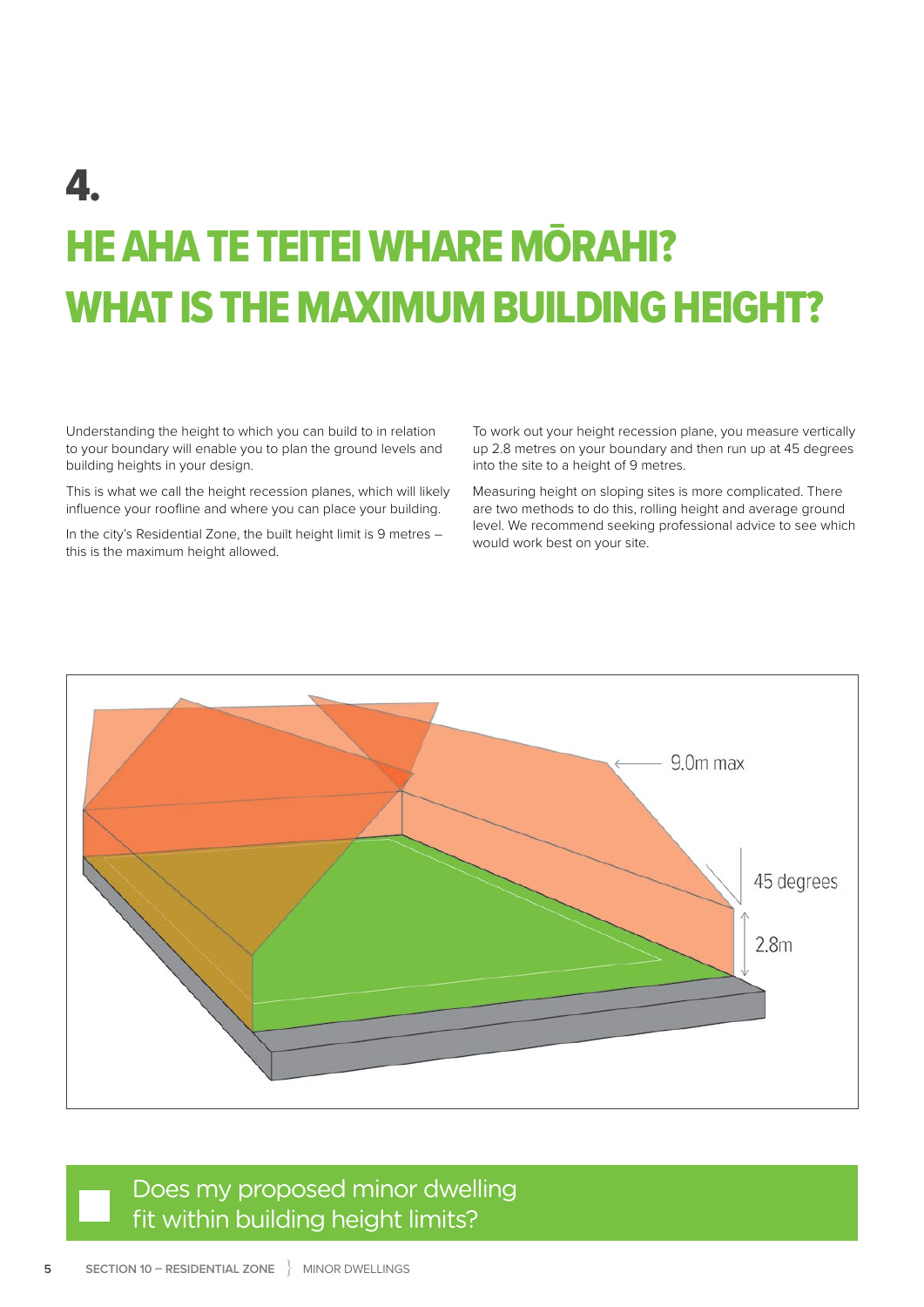# 5. TĪMATARIA TE WHAKAMAHERE I TŌ PAPA START PLANNING YOUR SPACE

An attractive property has more value. Key urban design areas to consider when designing your building include:

- $\triangleright$  Where are you planning to locate your dwelling?
- $\triangleright$  Where is your garage and driveway access?
- $\triangleright$  Where are your existing services located?
- $\triangleright$  Can you avoid overlooking the neighbours' windows and private spaces?
- $\triangleright$  Where will your outdoor living space be?
- $\triangleright$  Consider your access to the sun throughout the day, is your site north-facing?
- $\triangleright$  What will your house look like from the street?



### Have urban design considerations been taken into account?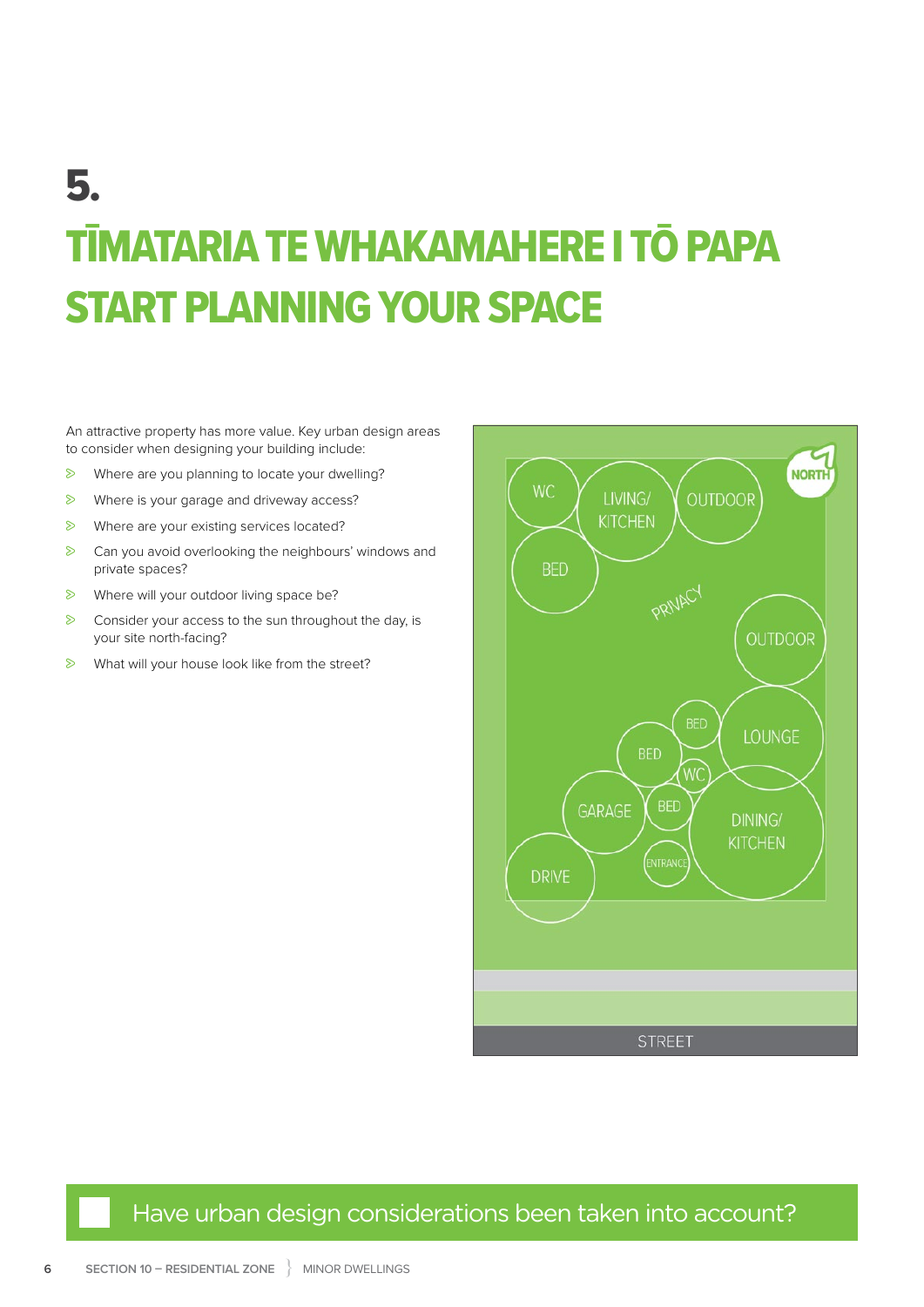## 6. KI HEA WHAKATŪRIA AI TŌ WHARE? WHERE ARE YOU PLACING YOUR DWELLING?

You'll need to carefully consider where your minor dwelling might best sit on the site, including its orientation.

- $\triangleright$  Test the building coverage, while also considering aspects such as exposure to daylight, outlook space and landscaping.
- $\triangleright$  Make sure you have enough space for your outdoor living areas (see below criteria).
- $\triangleright$  Start to consider what your roof line might look like at this point to ensure it is under the height restrictions and recession plane (see section 4).
- $\triangleright$  Make sure your proposed minor dwelling unit is less that 80m2 in floor area.
- $\triangleright$  Both buildings are included in the building coverage percentage.
	- $\triangleright$  Sites of less than 500 square metres: The total area covered by buildings should not exceed 40 percent.
	- $\triangleright$  Sites of 500 square metres to 572 square metres: The total area covered by buildings should not exceed 200 square metres.
	- $\triangleright$  Sites over 572 square metres: The total area covered by buildings should not exceed 35 percent.

#### **OUTDOOR LIVING**

Outdoor living for minor dwelling should be private and orientated to the north, east or west of the dwelling. There should also be:

- $\triangleright$  A minimum open flat area of 30 square metres free of driveways, parking, buildings and turning areas. This is on top of the 36 square metres you'll need for the principal dwelling in a separate area.
- $\triangleright$  A circle of 4 metres in diameter that has direct contact with the main living area.

#### **NOTE**

- $\triangleright$  Outdoor living spaces can go into the boundary setback areas.
- $\triangleright$  Windows from the main dwelling should not look into the outdoor living space of the minor dwelling.
- $\triangleright$  The outdoor living space for the minor dwelling must be clearly defined, such as being separated by a fence or landscaping.



### Does the addition of my minor dwelling exceed the maximum site coverage allowed?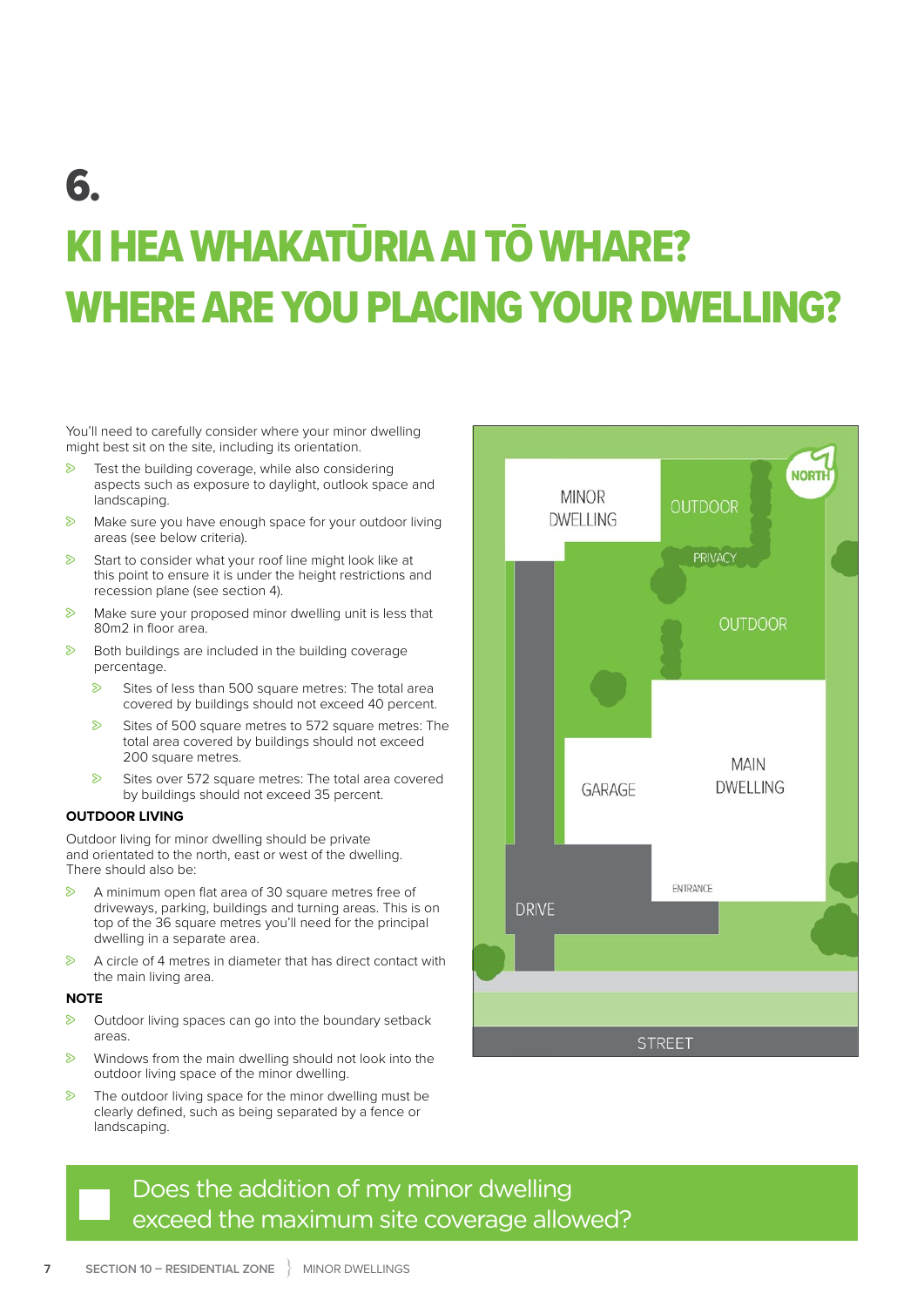# 7. TE WHAKAŪ I TŌ MAHERE PAPA FINALISE YOUR SITE PLAN

Make sure you have covered all your bases. Check that you have allowed enough space for:

- $\triangleright$  Outdoor living spaces. Consider how you can use landscaping to make areas private. Think about where you might put such things as lawn, vegetable gardens, paths, paved outdoor spaces, a deck, a pool, and fences or screens.
- $\triangleright$  Daylight requirements between your buildings.
- $\triangleright$  Driveway and parking spaces.
- Privacy and views.
- $\triangleright$  Outlooks might also be worth considering as what your bedroom and living areas look out over is important.
- $\triangleright$  Stormwater attenuation (if required)
- $\triangleright$  Turning a car around



### Have I met all the listed criteria?